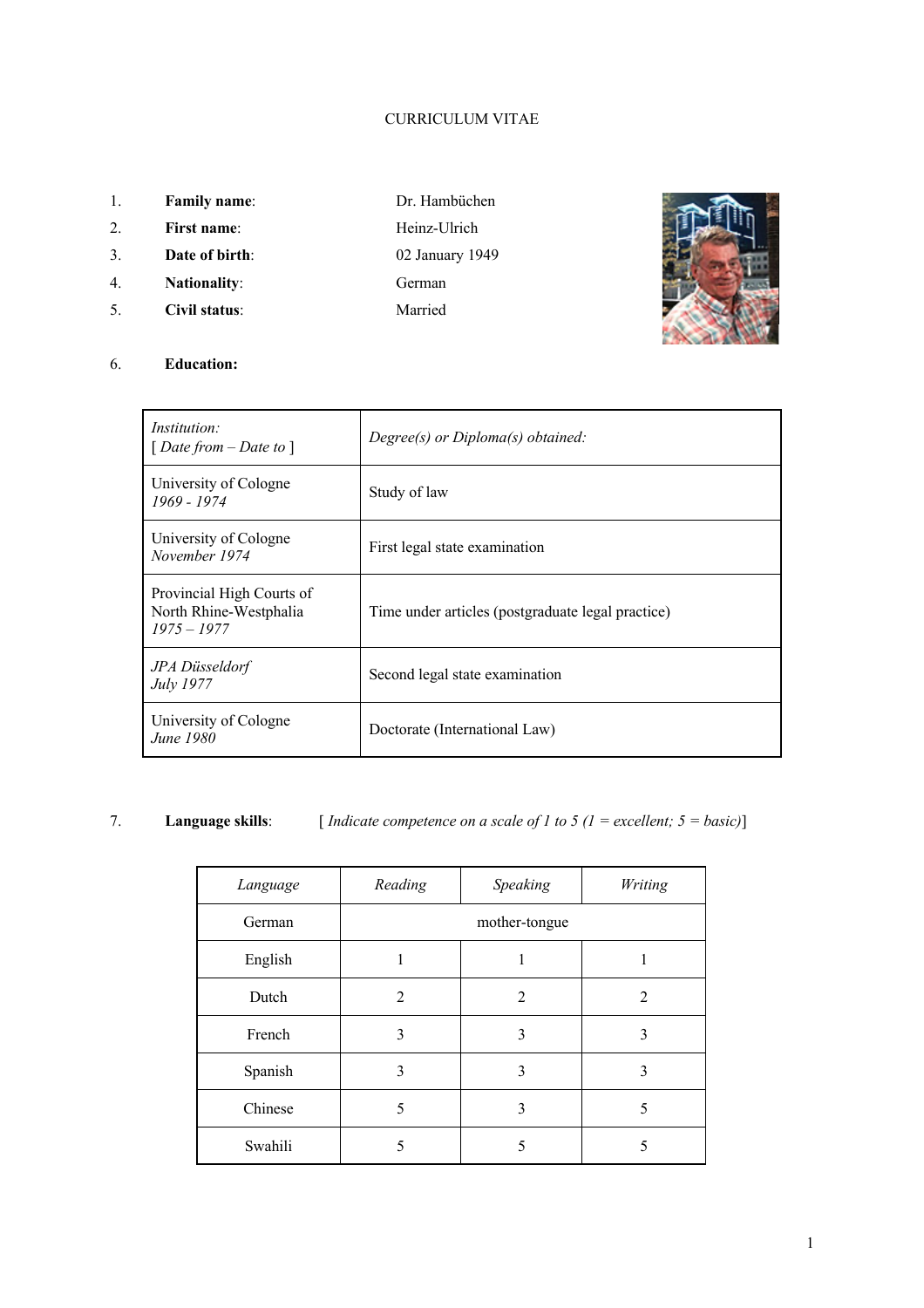### 8. **Membership of professional bodies:**

- Member of the Federal Social Supreme Court of Germany (ret'd)
- Member of Ethics Committee of Westfalia-Lippe (ret'd)

#### 9. **Present position:**

- Presiding Judge, The Federal Social Supreme Court of Germany (ret'd)
- Counsellor-at-law

## 10. **Other skills:**

- Full computer literacy
- License to command seagoing vessels
- Diving License (PADI)

#### 11. **Key qualifications:**

- Profound knowledge of project management, project development and evaluation
- Senior expert in all relevant fields of labour law including arbitration, labour market policy and trade union concerns as well as in all social security affairs, social policy and social administration
- Wide range of experience in public administration management and in transitional economies such as China, Mongolia and Russia
- Comprehensive expert knowledge as project leader, co-ordinator and long term expert of different important bilateral projects
- High acquaintance with the problems and priorities of public administration in transitional societies
- Extensive practical knowledge and experience with design and accomplishment of training courses for lawyers, judges and civil servants in all relevant fields of jurisprudence
- Comprehensive working experience for about 20 years on all court levels in Germany (including Supreme Court and Constitutional Court) as well as in the Ministry of Labour, Health Care and Social Security of North Rhine-Westphalia
- Extensive know-how as responsible official for the reform of the court system in the former GDR

## 13. **Specific experience in the following regions:**

| Country    | Date from - Date to      |  |  |
|------------|--------------------------|--|--|
| Germany    | 1977 - today             |  |  |
| Kyrgyzstan | 3/2016                   |  |  |
| China      | 1994 - 2001, 2007 - 2010 |  |  |
| Vietnam    | $2009 - 2010$            |  |  |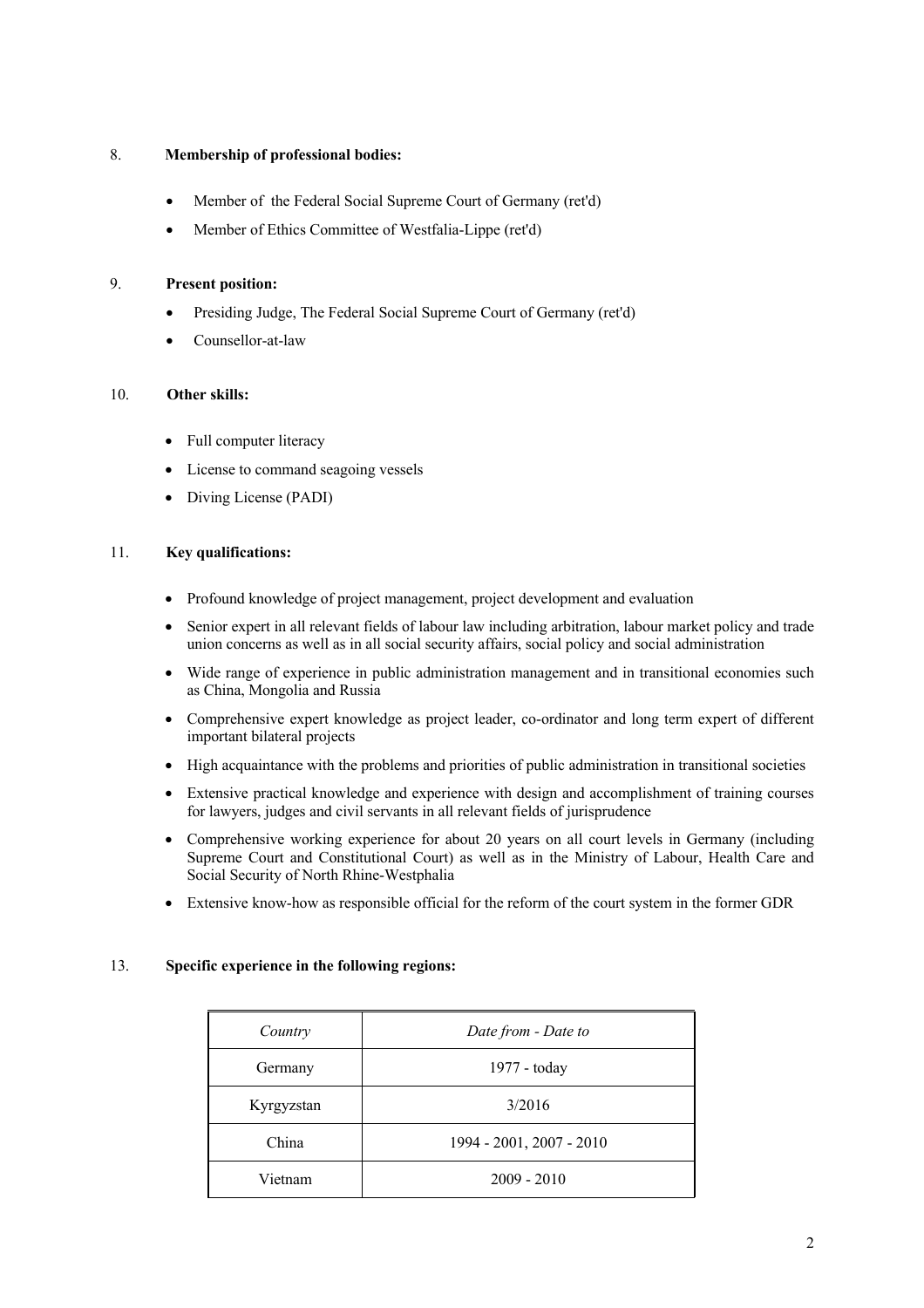| Mongolia | 6/1995, 5/1996, 7-8/1997 |
|----------|--------------------------|
| Russia   | 6-7/1991                 |

# 14. **Professional experience:**

| Date<br>$[from - to]$ | Location               | Company              | Position           | Description                                                                                                                                                                            |
|-----------------------|------------------------|----------------------|--------------------|----------------------------------------------------------------------------------------------------------------------------------------------------------------------------------------|
| 2016                  | Bishkek,<br>Kyrgyzstan | <b>IRZ</b>           | Senior expert      | Strengthening of Capacity and<br>Optimization of Training Methods for<br>the Centre of further Education of<br>Lawyers in Kyrgyzstan                                                   |
| 2013                  | Germany                | GIZ                  | Senior Expert      | Feasibility Study for Planning and<br>Implementing a National Workforce<br>Company (NWC) in the Kingdom of<br>Saudi Arabia                                                             |
| $2008 - 2010$         | Hanoi,<br>Vietnam      | InWEnt               | Project-Evaluation | <b>Strengthening Legal Development</b><br>Capacity of the Vietnamese Office<br>of the Government (OoG)                                                                                 |
| $2007 - 2010$         | Beijing, PR<br>China   | InWEnt               | Project review     | Co-operation with the National<br>Judges College (NJC):<br>Advanced training of Chinese judges<br>in administrative law                                                                |
| $2000 - 2001$         | Beijing, PR<br>China   | German<br>Government | Co-ordinator       | Co-ordinator for the German Govern-<br>ment in the German-Chinese "rule of<br>state dialogue"                                                                                          |
| 1999 - 2001           | Beijing, PR<br>China   | <b>GTZ</b>           | Project leader     | Advisory service to the Legislative<br>Affairs Commission (LAC) of the<br>Standing Committee of NPC -<br>assistance to the legislation in all<br>relevant fields of administrative law |
| 1997 - 1999           | Beijing, PR<br>China   | <b>GTZ</b>           | Project leader     | Co-operation with the National<br>School of Administration (NSA) -<br>reform and reorganisation of the<br>Chinese administrative system                                                |
| 1996 - 1997           | Beijing, PR<br>China   | <b>GTZ</b>           | Project leader     | Advisory service to the Financial and<br>Economic Committee (FEC) of the<br>National People's Congress (NPC) -<br>legal assistance to selected economic<br>laws                        |
| 1994 - 2001           | Beijing, PR<br>China   | <b>GTZ</b>           | Project leader     | Advisory service to the Ministry of<br>Labour and Social Security (MoLSS)<br>- legal assistance in all relevant<br>labour and social security affairs                                  |